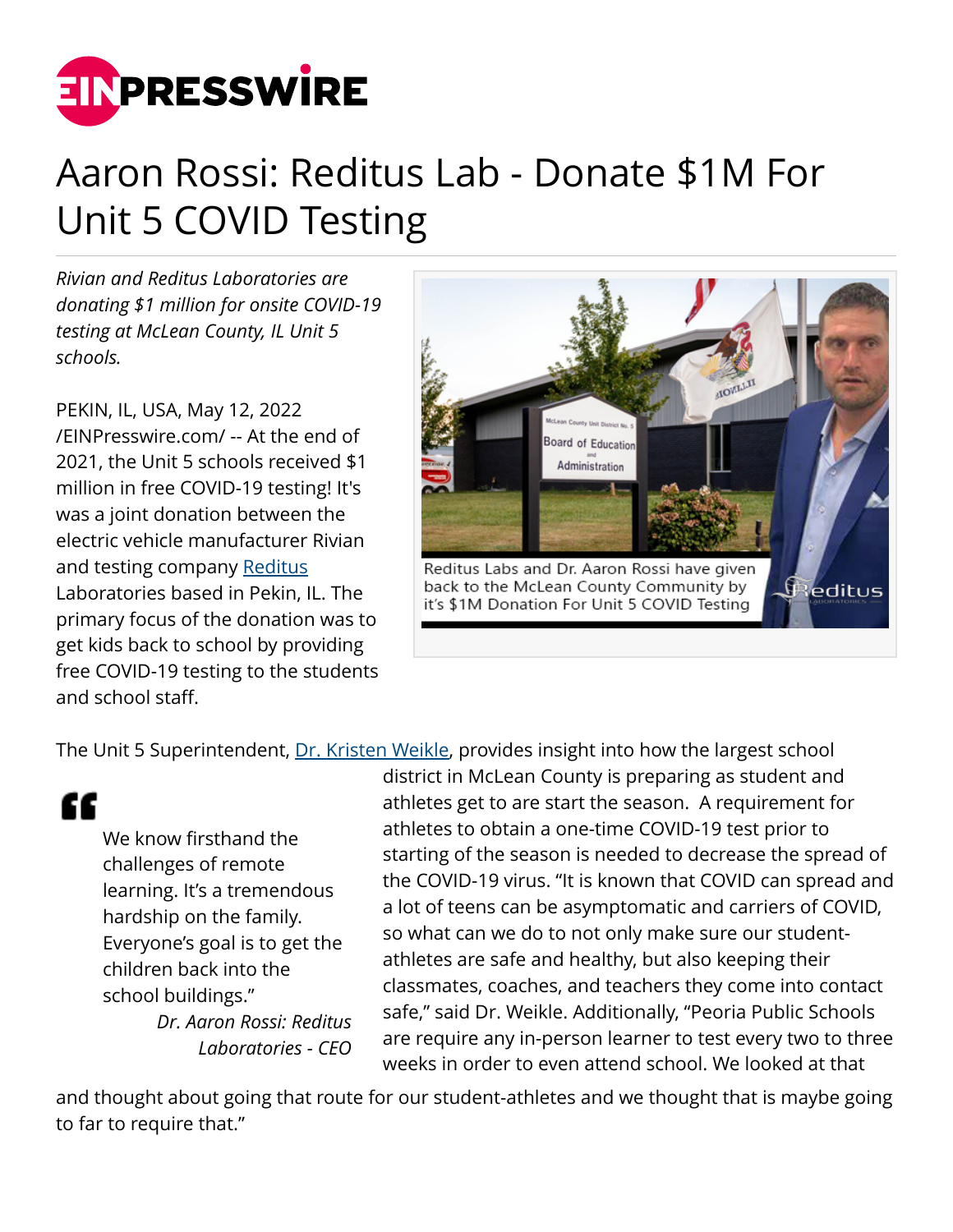The decision was made between Rivian and Reditus Labs to go into the endeavor half and half. The initial \$500,000 was put up by Rivain and immediately afterwards Reditus Labs matched the donation. This donation paid for the following: roughly 9,000 onsite COVID-19 tests for students and staff at no cost to the district. This philanthropic gesture by Dr. Aaron Rossi and Zach Dietmeier (communications and policy manager for Rivian) speak volumes about the character and compassion that is in their hearts for McLean County residence, the students and the educational institutions. The 2020 spike in positive COVID cases resulted in the McLean County school returning to remote learning in mid-November. In 2021, the new variants caused a number of issues. This efforts to decrease the spike was received with open arms. On April 29, 2022, a disaster proclamation was reissued for the state of Illinois.

According to [Dana Vollmer](https://www.wglt.org/news/2020-12-23/rivian-reditus-labs-donate-1m-for-unit-5-covid-testing), in a statement by Reditus CEO Aaron Rossi, he stated that he hopes the testing allows Unit 5 to bring children back



At the end of last year, Unit 5 received a \$1 million grant from Rivian and Reditus Labs to offer free voluntary testing for all students and staff. (WJBC file photo)



into the classroom when it's safe. Dr. Aaron Rossi stated, "I am a McLean County resident and my wife and I have four school-age children. We know first-hand the challenges of remote learning. It's a tremendous hardship on the family. Everyone's goal is to get the children back into the school buildings."

According to the Rivian representative Zach Dietmeier, "The impacts of the pandemic have been hard on the whole community, and we wanted to do something to show our support for families and teachers." This support did not fall short and helped over 9000 people with COVID testing.

The help to the McLean County schools is just on example of Dr. Aaron Rossi generous actions that he has taken to give back to the community. The donation of a million in COVID testing does not go unnoticed by those who were tested, the families that were able to get their children